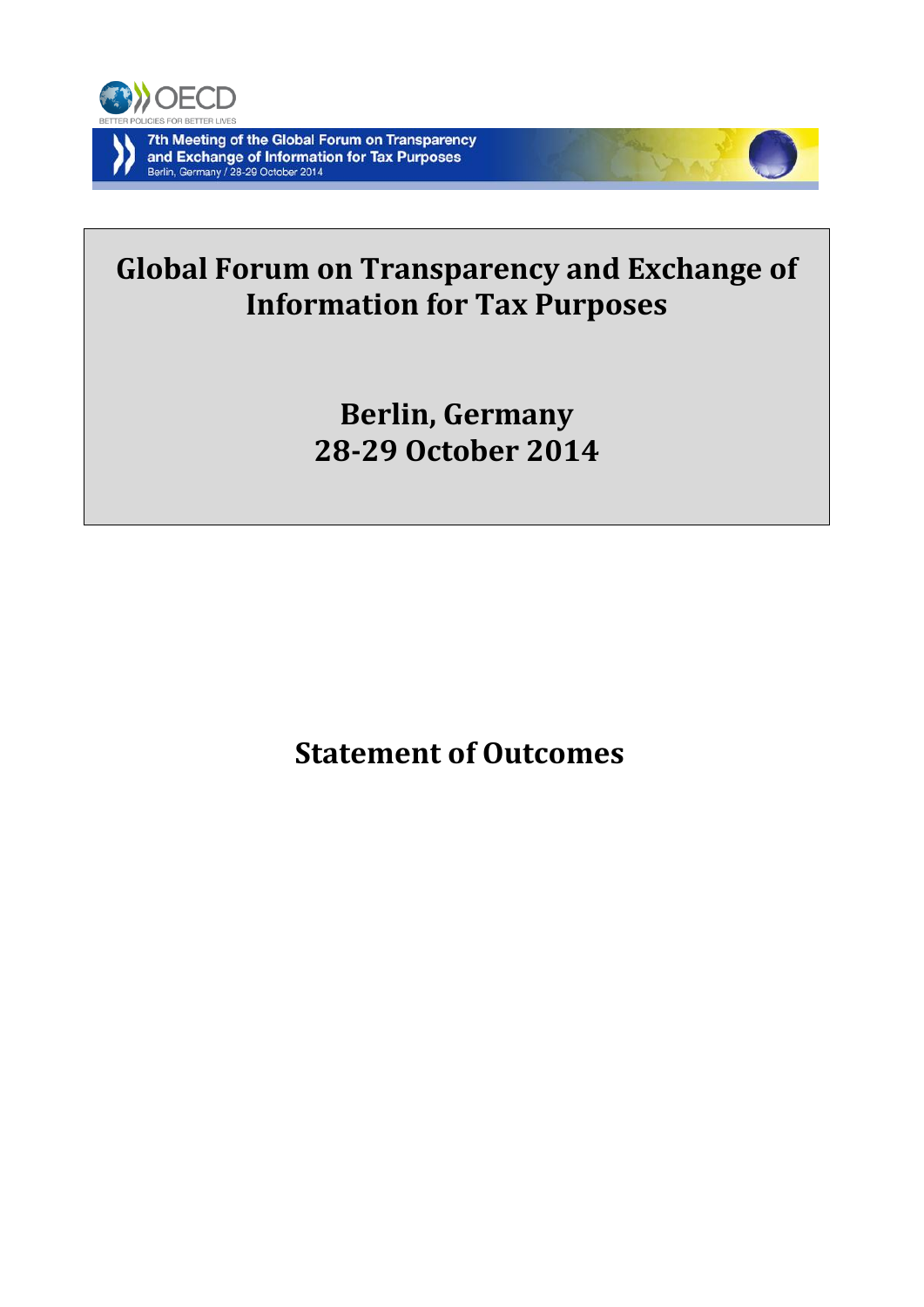1. On 28-29 October 2014, over 300 delegates from 101 jurisdictions and 14 international organisations and regional groups came together in Berlin, Germany, for the  $7<sup>th</sup>$  meeting of the Global Forum on Transparency and Exchange of Information for Tax Purposes (the Global Forum). The Global Forum welcomed Croatia and Peru as new members which have joined since its last meeting, bringing the membership of the Global Forum to 123 members. Many delegations were represented at a very high level, including Ministers from Albania, Aruba, Barbados, British Virgin Islands, Burkina Faso, Cayman Islands, Croatia, Czech Republic, Estonia, Georgia, Germany, Ghana, Gibraltar, Iceland, Isle of Man, Jersey, Latvia, Liechtenstein, Lithuania, Luxembourg, Monaco, Norway, San Marino, the Seychelles, Slovenia, South Africa and Trinidad and Tobago.

2. The major outcome of the meeting was the resolve of Global Forum members to take tax transparency to a new level. This is evidenced by the following:

- the commitments by an overwhelming majority of Global Forum members to implement the new standard on Automatic Exchange of Information (AEOI) by 2017 or by end 2018 accompanied by an expression of support for its members, in particular developing countries, to participate in the new, transparent EOI environment;
- the adoption, in principle, of revisions to the Terms of Reference, which will now include a requirement to maintain beneficial ownership information, to ensure that the standard on exchange of information on request continues to reflect the evolution of the dynamic EOI environment; the changes will be applicable to the next round of reviews for EOI on request (starting in 2016); and
- pledging greater support to developing countries including through facilitating their participation in AEOI and the launch of the Africa Initiative  $-$  a 3 year project to raise awareness and build the tools to foster effective EOI – led by African members and the Chair of the Global Forum with the collaboration of the Global Forum, ATAF, CREDAF, the OECD and the World Bank Group.

3. The Global Forum will, over the coming year, develop the detailed Terms of Reference and Methodology for AEOI peer reviews and revise the Terms of Reference and Methodology for the next round of peer reviews for EOI on request. With the next round of reviews on the horizon, a mechanism has also been agreed to incentivise jurisdictions that are still not in a position to move to Phase 2. Reviews for both EOI on Request and AEOI will take the Global Forum into the next decade and so it was agreed to extend its mandate to the end of 2020.

4. Further details on the outcomes of the meeting are set out below.

# *Automatic Exchange of Information*

5. The Global Forum endorsed the new standard on AEOI, developed by the OECD and G20 countries, and welcomed the commitments made by a large majority of its members to implement this standard. A total of 89 Global Forum member jurisdictions have committed to implement reciprocal exchange of information on financial accounts on an automatic basis, with the first exchanges starting from 2017 or 2018 subject to the completion of necessary legislative procedures (see Annex 2 for a status of commitments). To further review the implementation of the new AEOI standard, the Global Forum welcomed the work done by the AEOI Group in 2014 in preparing the draft high level Terms of Reference and a draft Methodology for an AEOI peer review process. In 2015, jurisdictions will provide AEOI implementation plans so that a report can be made to the Global Forum plenary next year. Reviews are expected to start in 2016, as the legal and regulatory frameworks of jurisdictions committed to first exchanges in 2017 should be finalised by then. The AEOI Group was mandated to finalise the detailed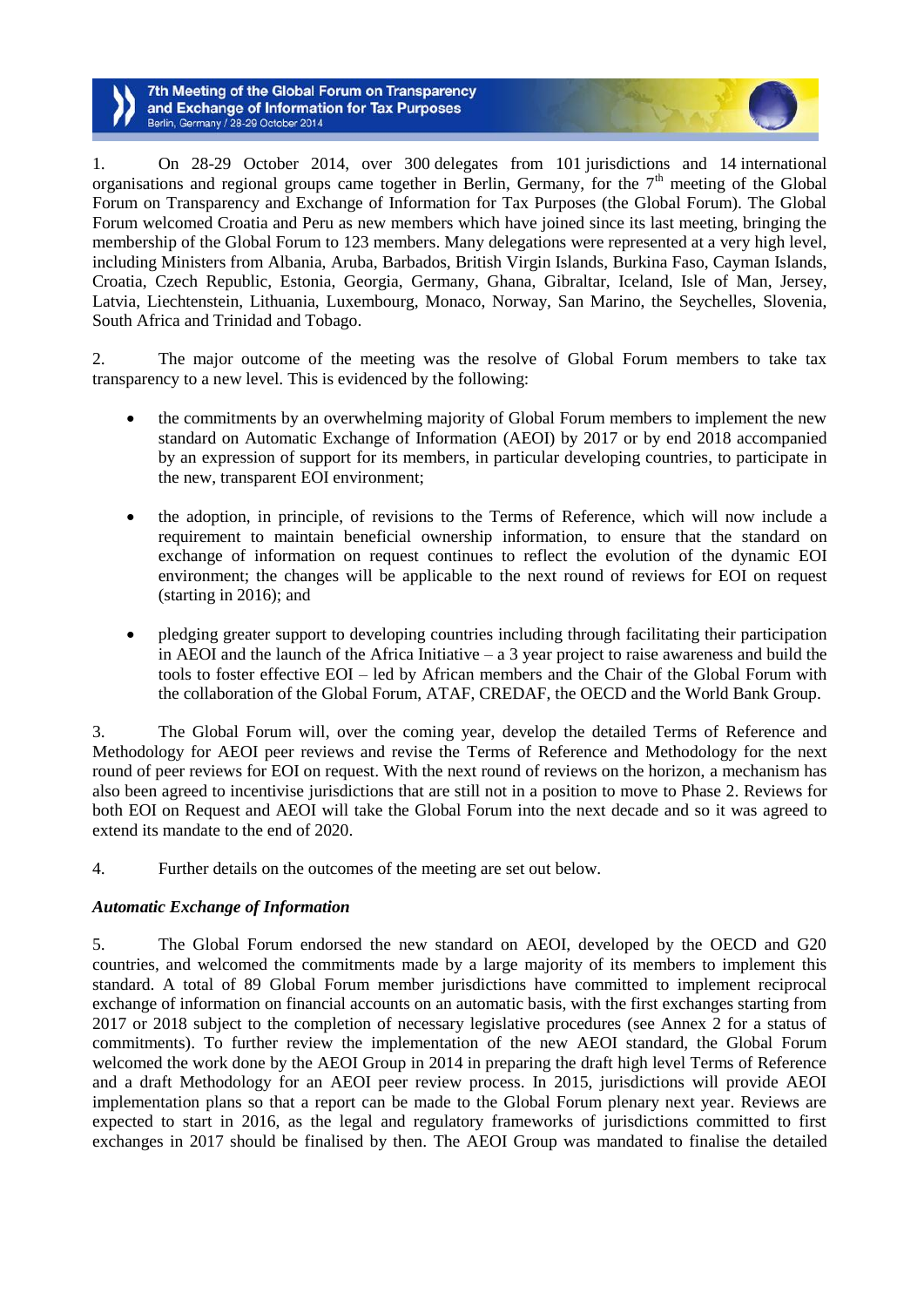Terms of Reference, a Methodology and a Schedule of Reviews for the approval of the Global Forum at its next plenary meeting.

6. With regard to the developing countries that do not have financial centres and that have not already indicated their commitment to AEOI, it was widely recognised that it may not be feasible for them to commit to the new standard at this time on account of capacity constraints, so they were not asked to make a similar commitment. The Global Forum will help its developing country members to implement the new standard on AEOI, and will, in cooperation with the World Bank Group and other international organisations, facilitate pilot projects as endorsed by the G20. Some developing countries are also financial centres, and their needs for assistance should also be taken into account to ensure timely implementation of the new standard. Assistance to these jurisdictions in understanding and implementing the new standard on AEOI will also be provided.

## *EOI on request – the next round*

7. Prior to commencing the next round of reviews in respect of EOI on request, the Global Forum will amend the existing Terms of Reference in light of the experience gained from the peer reviews, and in light of international developments. Key changes agreed include a requirement to maintain beneficial ownership information, the incorporation of the 2012 update to Article 26 of the OECD Model Tax Convention and its Commentary, which now clearly provides for group requests, and a more in-depth assessment of the completeness and quality of EOI exchanges. The Global Forum also agreed that the Terms of Reference be strengthened in respect of enforcement measures, the record retention periods, foreign companies and post-exchange notification requirements.

8. Members also agreed on the broad principles for the new Methodology for the next round of reviews to commence in 2016. All jurisdictions already reviewed (and any new members that join subsequently) will undergo one review covering both the legal framework and its practical implementation against the new Terms of Reference. A new Schedule of Reviews to be prepared for this purpose will follow the current schedule as closely as possible.

9. The Peer Review Group (PRG) was mandated to draft and propose specific changes to the Terms of Reference, a new Methodology, as well as a new Schedule of Reviews, for adoption by the Global Forum by mid-2015.

### *Technical Assistance*

10. The Global Forum welcomed the launch of the Africa Initiative (see Annex 3) as a joint effort with individual African members of the Global Forum, ATAF, CREDAF, the OECD and the World Bank Group. For maximum impact, the Africa Initiative is targeted at senior levels of leadership, and envisages a dynamic program of events over the next three years aimed at raising awareness predominantly in the first year (2015), moving gradually to putting in place the tools that are needed to build effective EOI systems in the second and third year (2016 and 2017).

11. In addition to the Africa Initiative and the support for developing country participation in AEOI, the Global Forum will continue its technical assistance work on helping jurisdictions with capacity constraints to meet the international standard for EOI on request.

### *Peer Reviews and Ratings*

12. The Global Forum adopted and published an additional seven peer review reports (the Phase 2 reviews of Belize, Ghana, Gibraltar, Grenada, Israel, the Russian Federation and Saint Vincent and the Grenadines). With the adoption of 5 Phase 1 and 21 Phase 2 reviews since its last meeting, the Global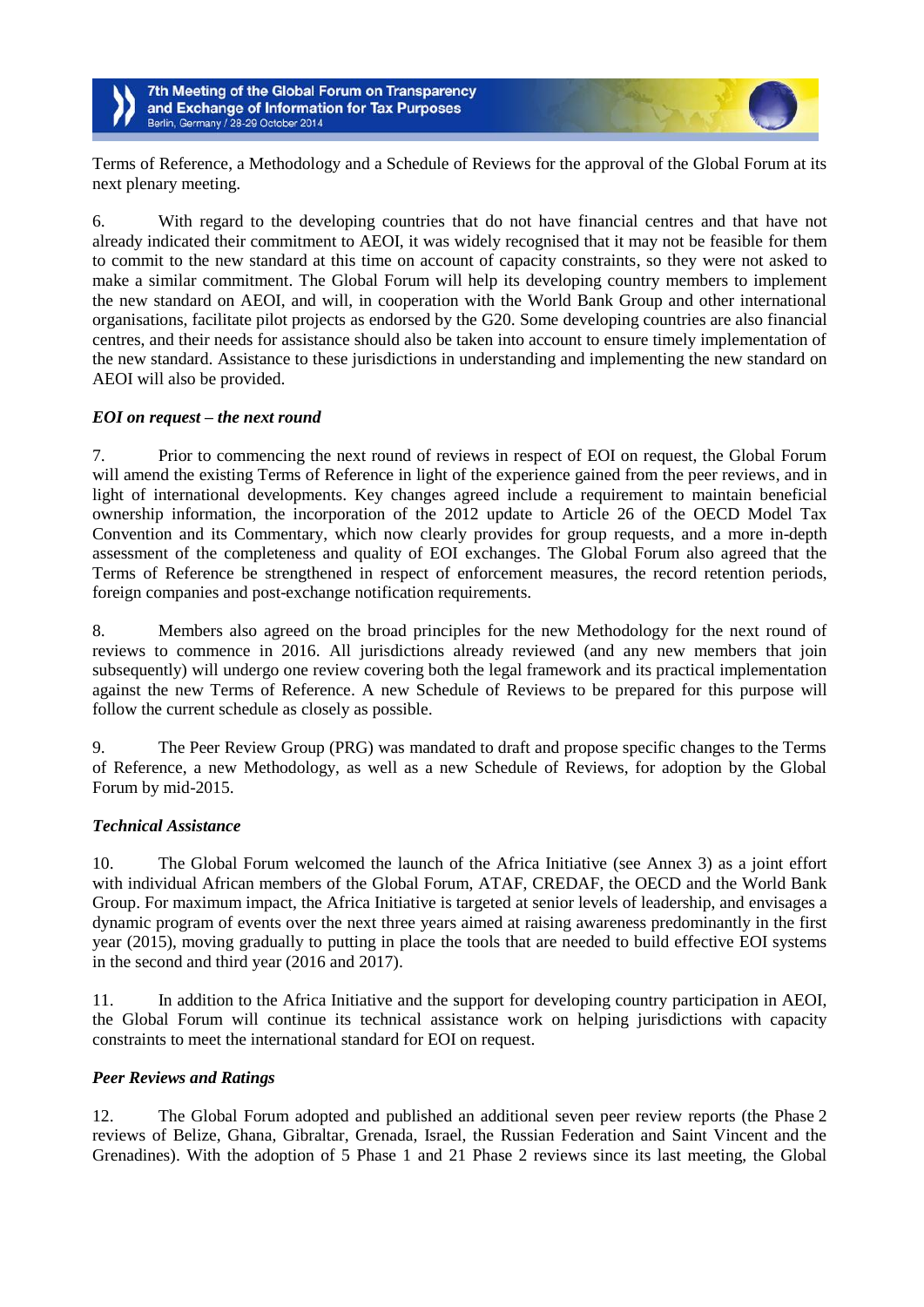Forum has completed 150 peer reviews, which include 79 Phase 1 reviews, 26 Combined (Phase 1 + Phase 2) reviews and 45 Phase 2 reviews. The overall ratings show that 20 jurisdictions are rated as "Compliant", 38 jurisdictions as "Largely Compliant", 9 jurisdictions as "Partially Compliant" and 4 jurisdictions as "Non-Compliant". The progress with the peer reviews and the assigned ratings are reflected in the Global Forum's 2014 Annual Report "Tax Transparency 2014: Report on Progress", which was published today by the Global Forum. The Annual Report also highlights the effectiveness of exchange of information and the increased level of cooperation between tax authorities.

13. In the past year, the supplementary reports on three jurisdictions (i.e. Botswana, Niue and the United Arab Emirates) concluded that they had made sufficient progress to be able to move to Phase 2. Though progress has been made in other cases, there are 12 jurisdictions which, in the course of their Phase 1 reviews, were determined to be unable to move to Phase 2 until their legal and regulatory frameworks for exchange of information in tax matters are improved. In order to encourage these jurisdictions to make the necessary changes, and to ensure a level playing field, the Global Forum agreed to invite jurisdictions that remain blocked for more than 2 years to request supplementary reviews within the next six months to assess whether sufficient progress has been made. It was also decided that failure to make a request or failure to move to Phase 2 following a supplementary review would lead to a Non-Compliant rating being assigned.

## *Governance and budget*

14. Recognising the implications for the Global Forum's work on the new round of reviews in respect of EOI on request, as well as the monitoring of the implementation of the new standard on AEOI, the Global Forum agreed to an extension of its mandate for another five years until the end of 2020. In addition, the Steering Group was mandated to work out substantive details of the extended mandate, in particular to specifically include the work on AEOI, in sufficient time for an agreement to be reached at next year's Global Forum meeting.

15. Under its rotation mechanism, the Global Forum also agreed to rotate the membership of the Steering Group and the PRG. In the Steering Group, Barbados will replace Bermuda in 2015 for a two year term, and was also elected as a new Vice-Chair in place of Bermuda. Two new members, Georgia and Uruguay, will join the PRG for a term of three years. The Netherlands will leave the PRG to accommodate the addition of the new members (only 29 of the 30 seats were occupied). In addition, the United Kingdom will replace Japan as a Vice Chair of the PRG. Finally, Mr. Kosie Louw from South Africa was elected for a new two year term as Chair of the Global Forum. The Global Forum also agreed to review the governance of the Global Forum and in particular to evaluate the current rotation mechanism with a view to making it more predictable and more efficient.

16. An intermediate financial report for 2014 was considered and the Global Forum adopted the proposed budget for 2015 and 2016. The Global Forum decided to provide Mauritania and Nauru a final opportunity to pay their outstanding membership fees and to exclude them from membership if they do not. Although given the expansion of its work, overall expenditure is expected to increase over the next two years, the Global Forum agreed to use the available surplus from past years and not to increase the membership fees for 2015. It will re-visit the question of resources in 2015.

### *Next Steps*

17. The key focus in 2015 will comprise the final preparations for the new review process on AEOI and the next round of reviews for EOI on request, which will both commence in 2016. The Global Forum looks forward to the finalisation of the Terms of Reference, Methodology and a Schedule of Reviews for both processes. To ensure that all Global Forum members will be ready for these developments, technical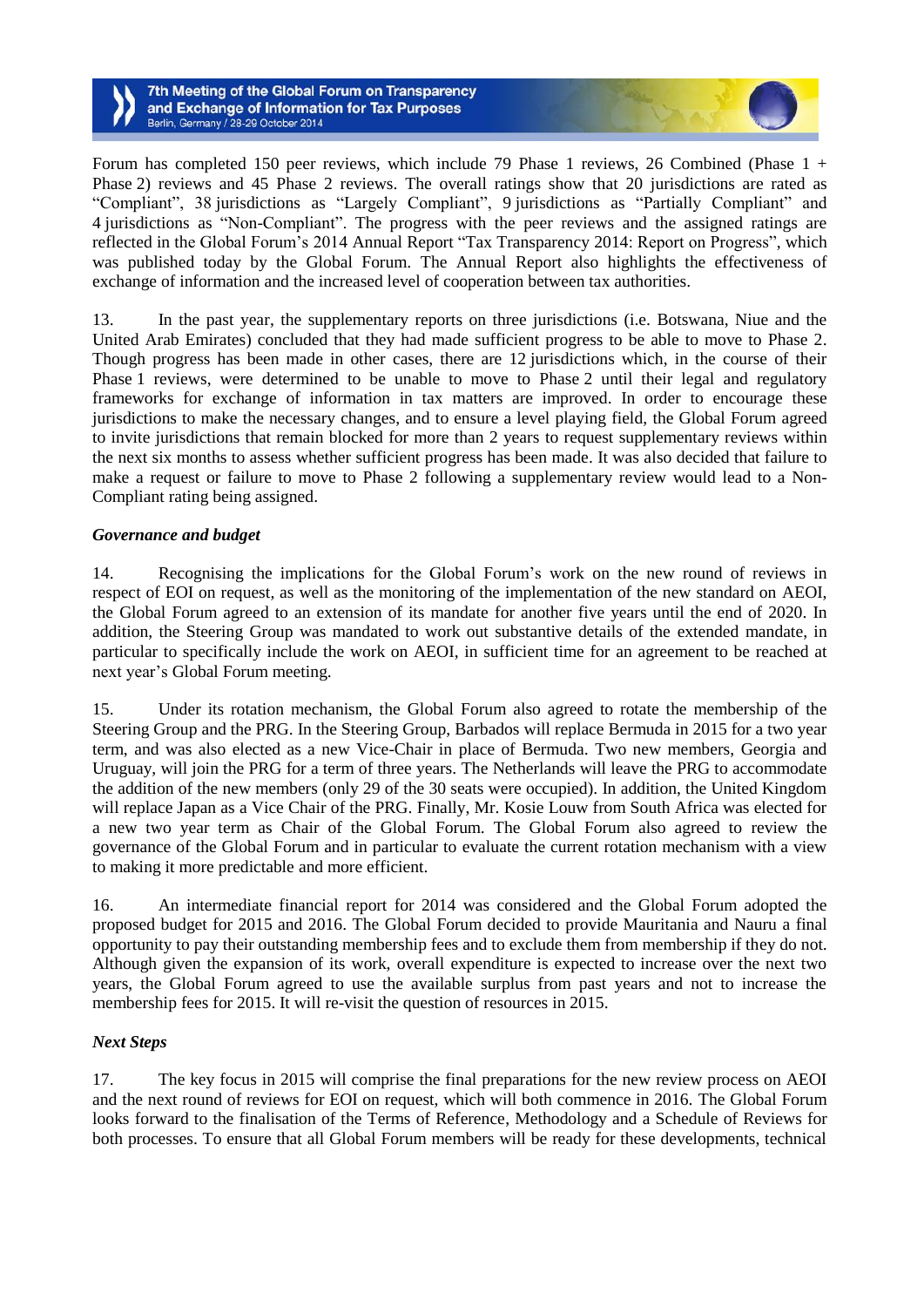

assistance work will also be stepped up, most importantly through the new Africa Initiative and pilot projects on AEOI.

18. The Global Forum agreed that its next meeting will take place in October 2015, and looks forward to offers by member jurisdictions to host the meeting. Finally, the Global Forum thanked the Government of Germany for its generous hospitality.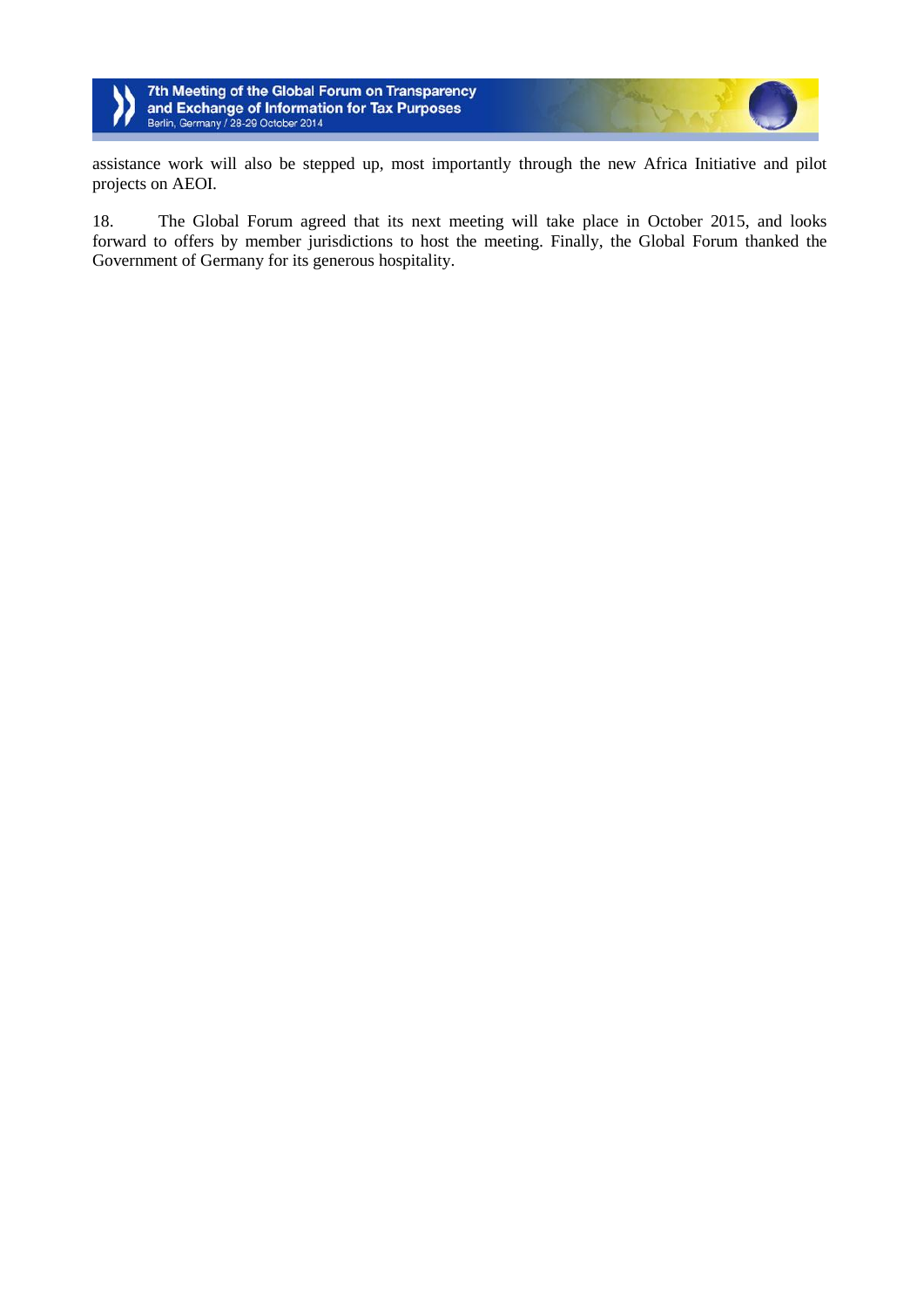

## **ANNEX 1: LIST OF PARTICIPANTS AT GLOBAL FORUM MEETING**

## **BERLIN, GERMANY**

#### **28-29 October 2014**

**Albania\***; Andorra; Antigua and Barbuda; Argentina; **Aruba\***; Australia; Austria; Azerbaijan; The Bahamas; Bahrain; **Barbados\***; Belgium; Bermuda; Brazil; **British Virgin Islands\***; Brunei Darussalam; **Burkina Faso\***; Cameroon; Canada; **Cayman Islands\***; Chile; China; Colombia; Cook Islands; Costa Rica; **Croatia\***; Cyprus; **Czech Republic\***; Denmark; Dominican Republic; **Estonia\***; Finland; France; **Georgia\***; **Germany\***; **Ghana\***; **Gibraltar\***; Greece; Guatemala; Guernsey; Hong Kong, China; Hungary; **Iceland\***; India; Indonesia; Ireland; **Isle of Man\***; Italy; Jamaica; Japan; **Jersey\***; Kazakhstan; Kenya; Korea; **Latvia\***; Lesotho; **Liechtenstein\***; **Lithuania\***; **Luxembourg\***; Macao, China; Malaysia; Malta; Marshall Islands; Mauritius; Mexico; **Monaco\***; Montserrat; Morocco; Netherlands; Nigeria; **Norway\***; Panama; Peru; Philippines; Poland; Portugal; Qatar; Romania; Russian Federation; Saint Kitts and Nevis; Samoa; **San Marino\***; Saudi Arabia; Senegal; **Seychelles\***; Singapore; Slovak Republic; **Slovenia\***; **South Africa\***; Spain; Sweden; Switzerland; **Trinidad and Tobago\***; Tunisia; Turkey; Turks and Caicos Islands; Uganda; Ukraine; United Arab Emirates; United Kingdom; United States; Uruguay.

African Tax Administration Forum (ATAF); Caribbean Community (CARICOM); Inter-American Center of Tax Administrations (CIAT); Centre de Rencontres et D'Etudes des Dirigeants des Administrations Fiscales (CREDAF); Commonwealth Secretariat; European Bank for Reconstruction and Development (EBRD); European Investment Bank (EIB); European Union (EU); Inter-American Development Bank (IDB); International Monetary Fund (IMF); Organisation for Economic Co-operation and Development (OECD); United Nations (UN); World Bank Group (WBG); World Customs Organisation (WCO).

\* Jurisdictions marked with an asterisk were represented at Ministerial level.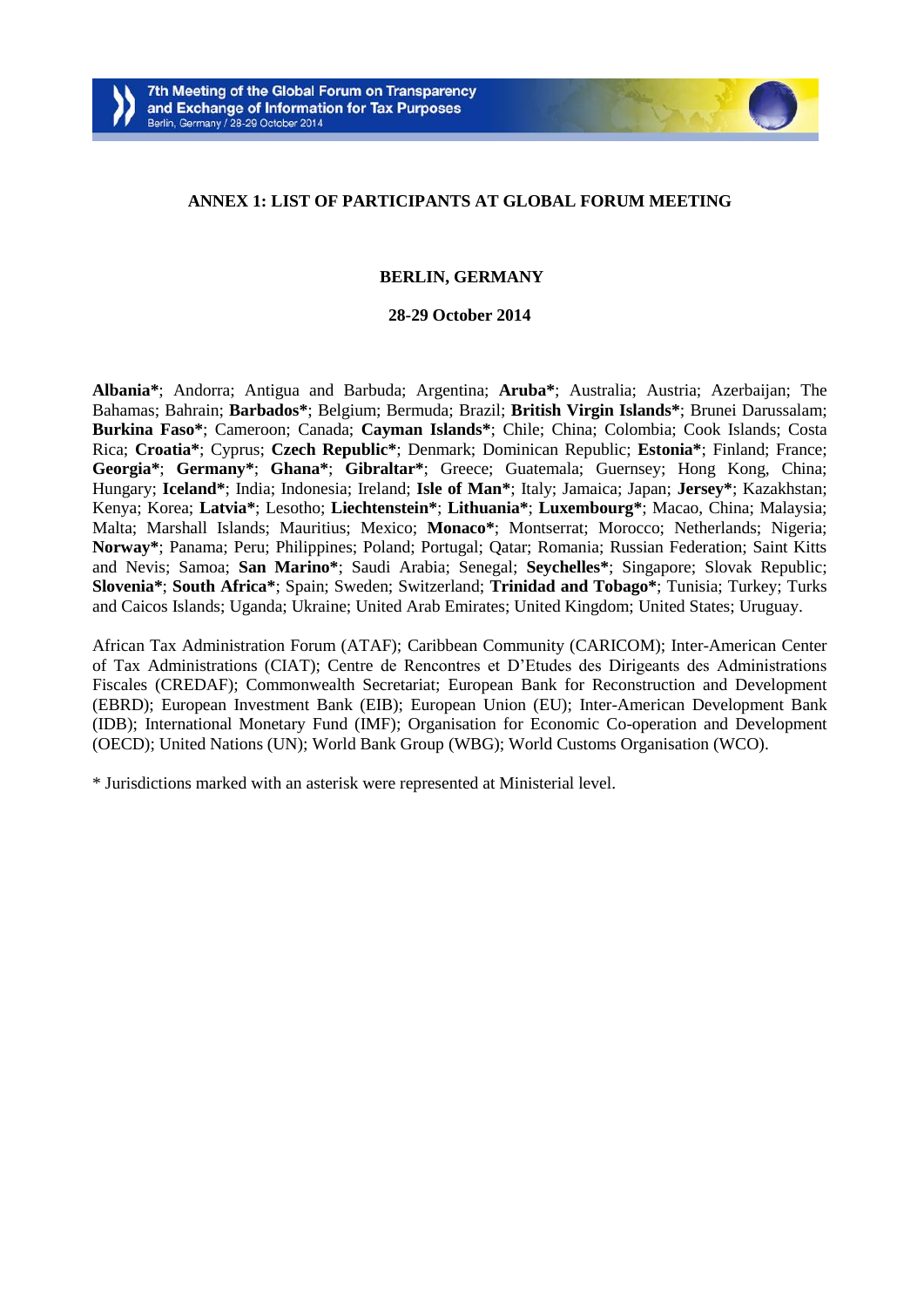# **ANNEX 2: STATUS OF AEOI COMMITMENTS**

The table below summarises the responses of Global Forum members that were asked to commit to the new standard.<sup>1</sup>

# **JURISDICTIONS UNDERTAKING FIRST EXCHANGES BY 2017**<sup>2</sup>

**Anguilla, Argentina, Barbados, Belgium, Bermuda, British Virgin Islands, Cayman Islands,** Chile, **Colombia, Croatia, Curaçao, Cyprus, Czech Republic, Denmark,** Dominica, **Estonia, Finland, France, Germany, Gibraltar, Greece, Guernsey, Hungary, Iceland, India, Ireland, Isle of Man, Italy, Jersey, Korea, Latvia, Liechtenstein, Lithuania, Luxembourg, Malta, Mauritius, Mexico, Montserrat, Netherlands,** Niue, **Norway, Poland, Portugal, Romania, San Marino**, **Seychelles, Slovak Republic, Slovenia, South Africa, Spain, Sweden, Trinidad and Tobago**, **Turks and Caicos Islands, United Kingdom,** Uruguay

# **JURISDICTIONS UNDERTAKING FIRST EXCHANGES BY 2018**

Andorra, Antigua and Barbuda, Aruba, Australia, Austria, The Bahamas, Belize, Brazil, Brunei Darussalam, Canada, China, Costa Rica, Grenada, Hong Kong (China), Indonesia, Israel, Japan, Marshall Islands, Macao (China), Malaysia, Monaco, New Zealand, Qatar, Russia, Saint Kitts and Nevis, Saint Lucia, Saint Vincent and the Grenadines, Samoa, Saudi Arabia, Singapore, Sint Maarten, Switzerland, Turkey, United Arab Emirates

# **JURISDICTIONS THAT HAVE NOT INDICATED A TIMELINE OR THAT HAVE NOT YET COMMITTED**

Bahrain, Cook Islands, Nauru, Panama, Vanuatu

It is expected that in the following months, more jurisdictions will communicate their commitment to the Chair of the Global Forum. The status of these commitments will be updated on the Global Forum website on a continuous basis.

 $\mathbf{1}$ <sup>1</sup> The United States has indicated that it will be undertaking automatic information exchanges pursuant to FATCA from 2015 and has entered into intergovernmental agreements (IGAs) with other jurisdictions to do so. The Model 1A IGAs entered into by the United States acknowledge the need for the United States to achieve equivalent levels of reciprocal automatic information exchange with partner jurisdictions. They also include a political commitment to pursue the adoption of regulations and to advocate and support relevant legislation to achieve such equivalent levels of reciprocal automatic exchange.

<sup>&</sup>lt;sup>2</sup> A group of jurisdictions, collectively known as the Early Adopters Group (indicated in bold), have committed themselves to early adoption of the new standard and have provided specific timelines for implementation in the form of a Joint Statement, with the first exchange of information in relation to new accounts and pre-existing individual high value accounts to take place by the end of September 2017. Information about pre-existing individual low value accounts and entity accounts will either first be exchanged by the end of September 2017 or September 2018 depending on when financial institutions identify them as reportable accounts.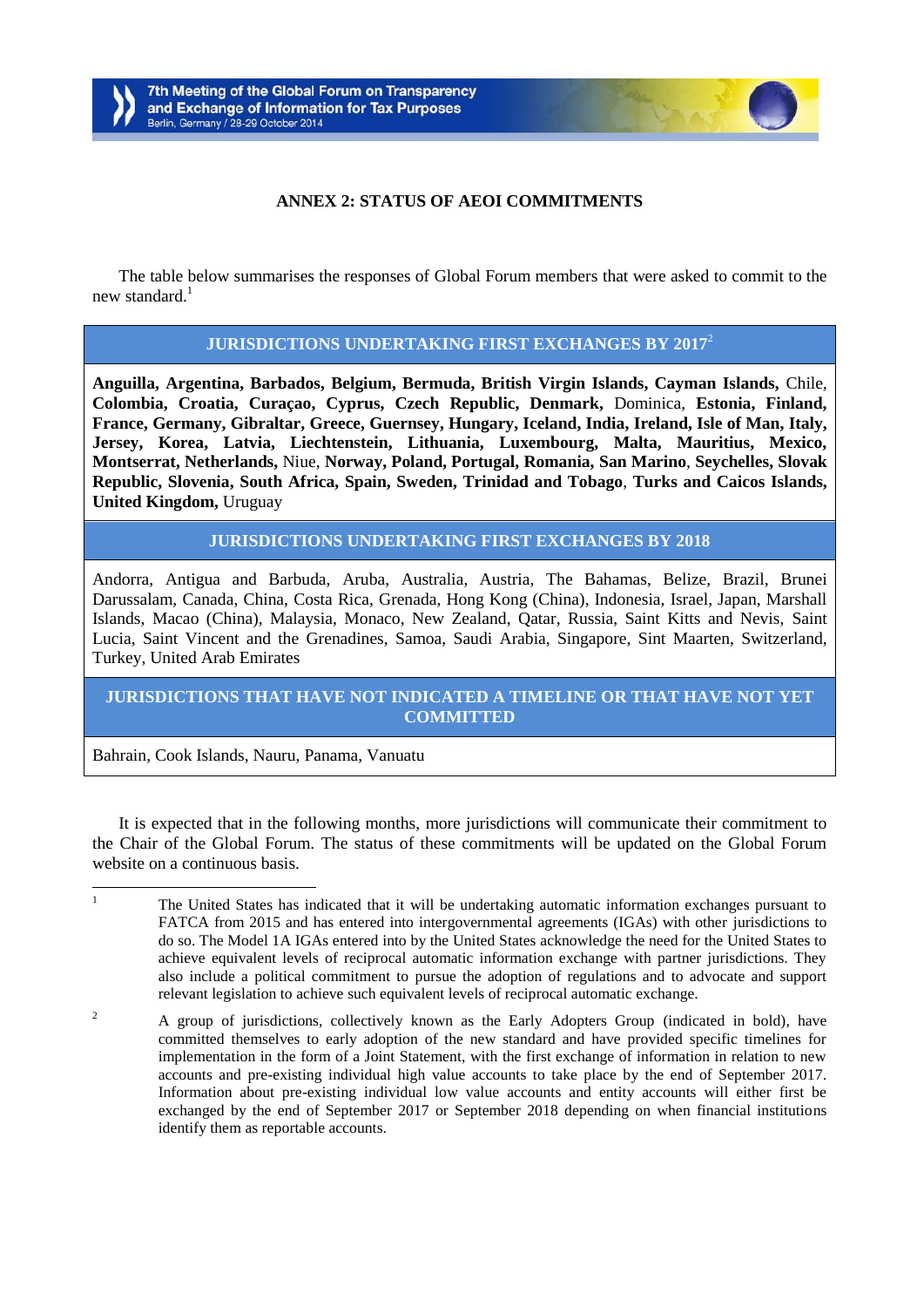## **ANNEX 3: AFRICA INITIATIVE**

#### **Introduction**

Each day the problem of illicit financial flows from countries across Africa is hitting the headlines. The numbers vary but they are significant and tax evasion is a major part of this. The scale of the problem across Africa is well-known. Nevertheless, we rarely hear about solutions available to African Governments and Ministers of Finance who want to do the right thing and align with international efforts in favour of global transparency in the fight against tax evasion.

There are also a number of persistent myths surrounding exchange of information (EOI) which ensure that EOI networks are less extensive than they could be and EOI instruments are used less intensively than might otherwise be the case. These myths include the presumption that EOI is costly and complex when the reality is that requesting information as part of an ongoing investigation is a straightforward exercise. Similarly, the myth persists that there are still secrecy jurisdictions and this acts as a deterrent to countries that would otherwise make requests. In fact, secrecy for tax purposes has been sliced away over the last five years through the work of the Global Forum and the most significant barrier to greater EOI now is a lack of requests that would allow developing countries to collect more tax.

The Global Forum on Transparency and Exchange of Information is the world's largest tax organisation made up of 123 jurisdictions and countries. It is the world leader on transparency and exchange of information and has now taken on the role of monitoring the implementation of automatic exchange of information. Therefore, it is well-placed to team up with local African leadership to deliver a programme focused on tackling international tax evasion and building a legacy of greater EOI capacity across the continent.

#### **Experience to date**

- The benefits of exchange of information remain relatively unknown and are under-utilised across the African continent.
- There are 17 African countries that are members of the Global Forum, representing just under a third of the continent. This number could be significantly increased as a result of this initiative.
- A challenge remains in unlocking the true potential of exchange of information for tax purposes at the domestic level and in engaging with relevant leaders in African countries on the benefits that exchange of information can bring. This means reaching an audience beyond those directly engaged in EOI by shifting attention upwards to engage with relevant leaders in African countries on the benefits that exchange of information can bring and downwards to help auditors and investigators pursue tax evasion effectively. The whole chain needs to be engaged.

#### **Outline**

 The Africa Initiative is a joint effort of ATAF, CREDAF, the Global Forum, the OECD, the World Bank and individual African members of the Global Forum.